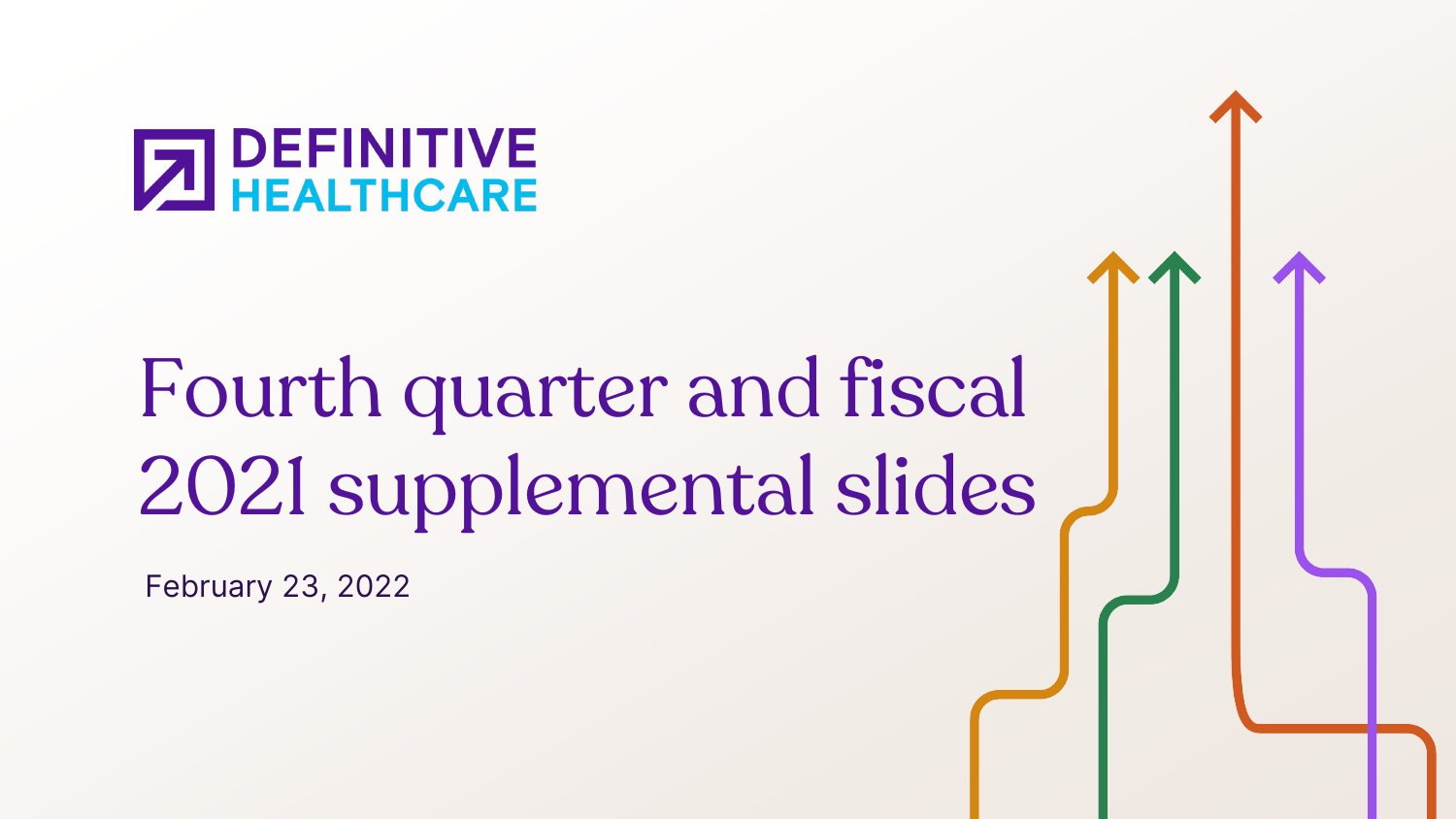### Cautionary statement regarding forward-looking statements

This following slides are part of a presentation by Definitive Healthcare Corp. (together with its subsidiaries, the "Company." "we." "our." "us." "Definitive Healthcare." "Definitive." or "DHC") in connection with reporti financial results. No representation is made that the information in these slides is complete. For additional information, see the earnings release and financial supplement included as exhibits to our Current Report on For today and available on our website (www.definitivehc.com) and the SEC's website (www.sec.gov).

This presentation and the accompanying oral commentary contain "forward-looking" statements based on the Company's beliefs and assumptions and on information currently available to the Company. Forward-looking statements generally contain words such as "believes," "expects," "may," "will," "could," "should," "should," "seeks," "approximately," "intends," "plans," "estimates," "anticipates," "would," "aim," "target," "objectives, and other expressions that are predictions of or indicate future events and trends and that do not relate to historical matters. Forward-looking statements are based on information available at the time those statements ar and/or management's good faith belief as of that time with respect to future events and are subject to risks and uncertainties that could cause actual performance or results to differ materially from those expressed in or suggested by the forward-looking statements. Important factors that could cause actual results to differ materially from expectations include, among others: our ability to continue to generate substantially all of our reve sales of subscriptions; the effects of increased competition from our market competitors; our ability to maintain and improve our platform and develop new insights; our ability to obtain and maintain reliable data; our abi manage our growth and achieve and sustain profitability; our ability to maintain access to our data providers; our ability to adapt to advances in the healthcare ecosystem; our ability to attract new customers; the risk of attacks and data breaches: and other risks set forth in our registration statement filed with the Securities and Exchange Commission, or SEC. We are under no duty to update any of these forward-looking statements after the of this presentation to conform these statements to actual results or revised expectations. No recipient should, therefore, rely on these forward-looking statements as representing the views of the Company or its managemen of any date subsequent to the date of the presentation.

This presentation also contains forecasts and estimates regarding the Company's industry and end markets that relate to or are based on third party sources. This data involves a number of assumptions and limitations, and t can be no assurance these forecasts and estimates will prove accurate in whole or in part. There can be no assurance that any of the information contained herein is reflective of future performance to any degree. Projectio assumptions and estimates of the Company's future performance and the future performance of the industry in which the Company operates are necessarily subject to a high degree of uncertainty and risk due to a variety of factors. Except as provided in the definitive documentation, no representation or warranty, express or implied, is or will be given by the Company or its affiliates, directors, officers, partners, employees, agents or advi other person as to the accuracy, completeness, reasonableness or fairness of any information contained in this presentation and no responsibility or liability whatsoever is accepted for the accuracy or sufficiency thereof errors, omissions or misstatements, negligent or otherwise, relating thereto, and any such liability is expressly disclaimed. In all cases, interested parties should conduct their own investigation and analysis of the Comp information contained herein, and will solely be responsible for their own assessment of the market and the Company's market position and for forming their own view of the potential future performance of the Company's business. Fiscal year end 2019 metrics included in this presentation combine successor and predecessor periods, such metrics are not audited and may not reflect actual results for the period presented. However, we believe presentation facilitates the ability of a reader to more meaningfully compare the metrics presented herein from period to period.

All information herein speaks only as of (i) the date hereof, in the case of information about the Company and (ii) the date of such information, in the case of information from persons other than the Company. The Company not undertake any duty to update or revise the information contained herein, publicly or otherwise.

For the reasons described above, we caution you against relying on any forward-looking statements, which should also be read in conjunction with other information, including under the heading "Risk Factors," included elsew in this presentation and in our SEC filings. You should not consider any list of such factors to be an exhaustive statement of all the risks, uncertainties, or potentially inaccurate assumptions that could cause our current expectations or beliefs to change. Further, any forward-looking statement speaks only as of the date on which it is made, and we undertake no obligation to update or revise any forward-looking statement to reflect events o circumstances after the date on which the statement is made or to reflect the occurrence of unanticipated events, except as otherwise may be required by law.

#### Non-GAAP Financial Measures

The historical financial information in this presentation includes information that is not presented in accordance with generally accepted accounting principles in the United States ("GAAP"), such as Adjusted EBITDA, Adjus Gross Profit, Adjusted Gross Profit Margin, Adjusted EBITDA Margin and Unlevered Free Cash Flow. Non-GAAP financial measures may be considered in addition to GAAP financial information but should not be used as substitutes for the corresponding GAAP measures. Non-GAAP measures in this presentation may be calculated in ways that are not comparable to similarly titled measures reported by other companies. See the appendix to this presentation for a reconciliation of each non-GAAP financial measure to its most directly comparable financial measure stated in accordance with GAAP.

References in this presentation to profitability are on an Adjusted EBITDA basis.

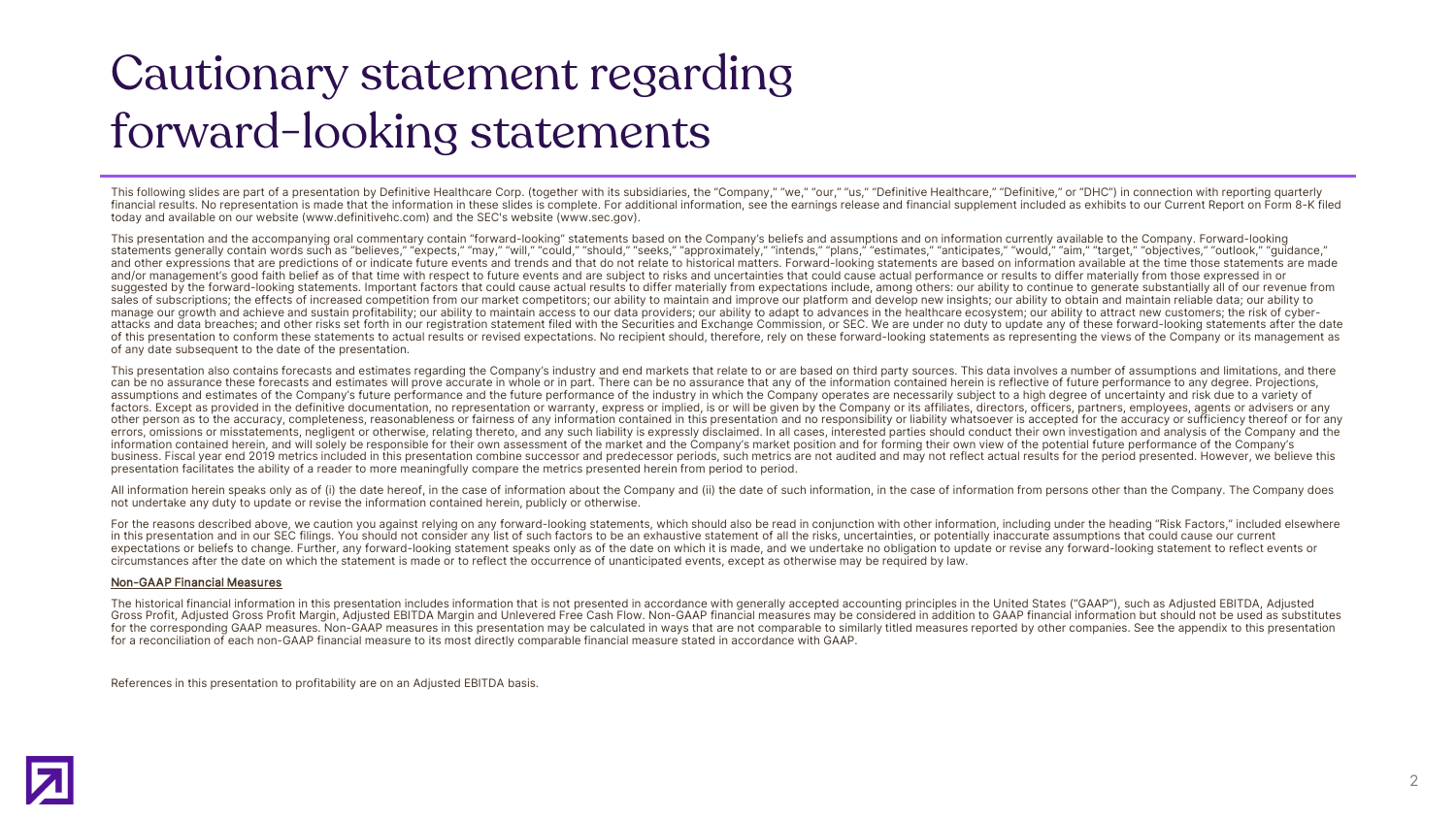## **Contents**

- $\rightarrow$  Q4 results
- $\rightarrow$  Innovation highlights
- $\rightarrow$  Guidance
- → Non-GAAP reconciliations & basis of presentation

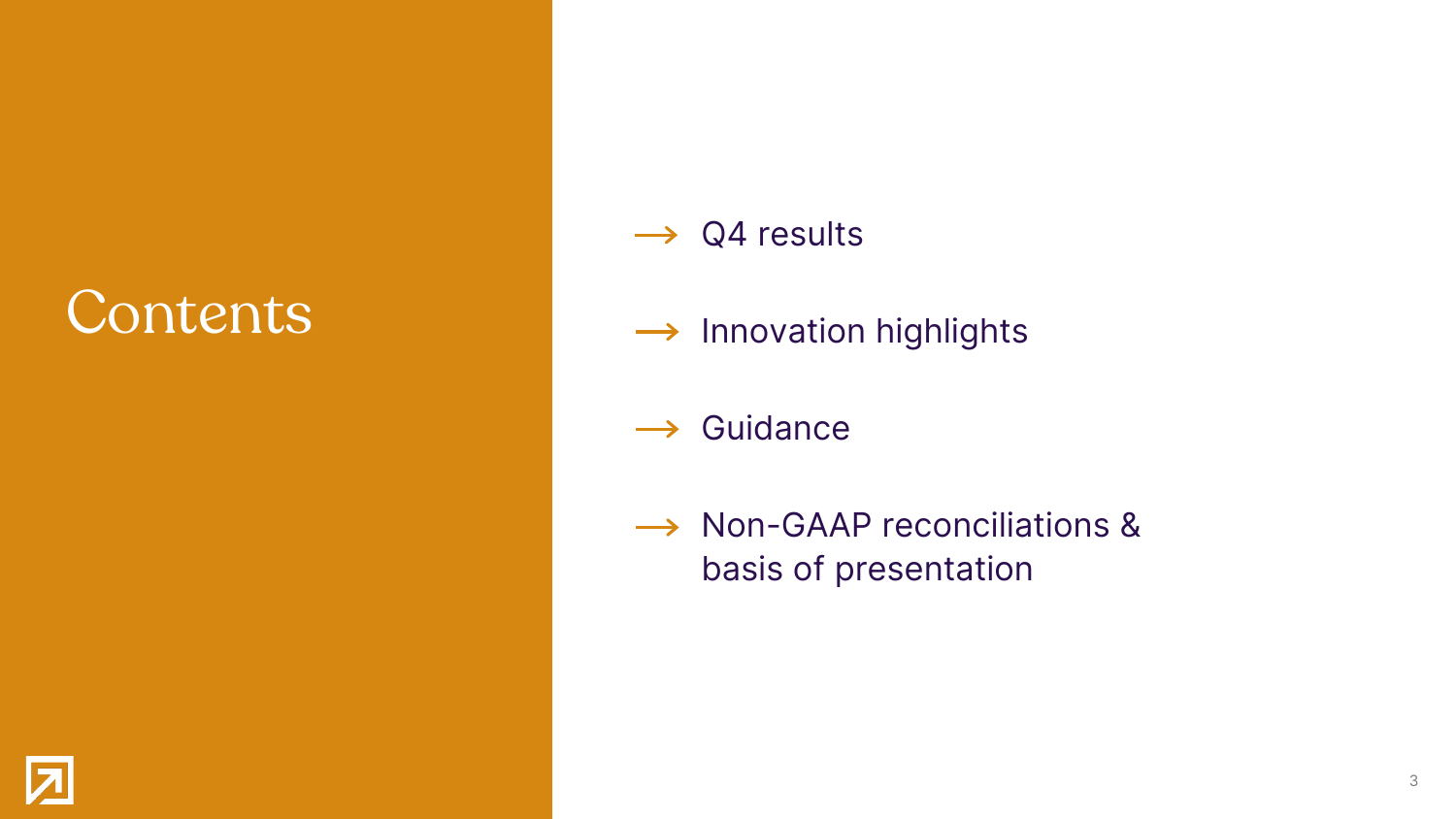

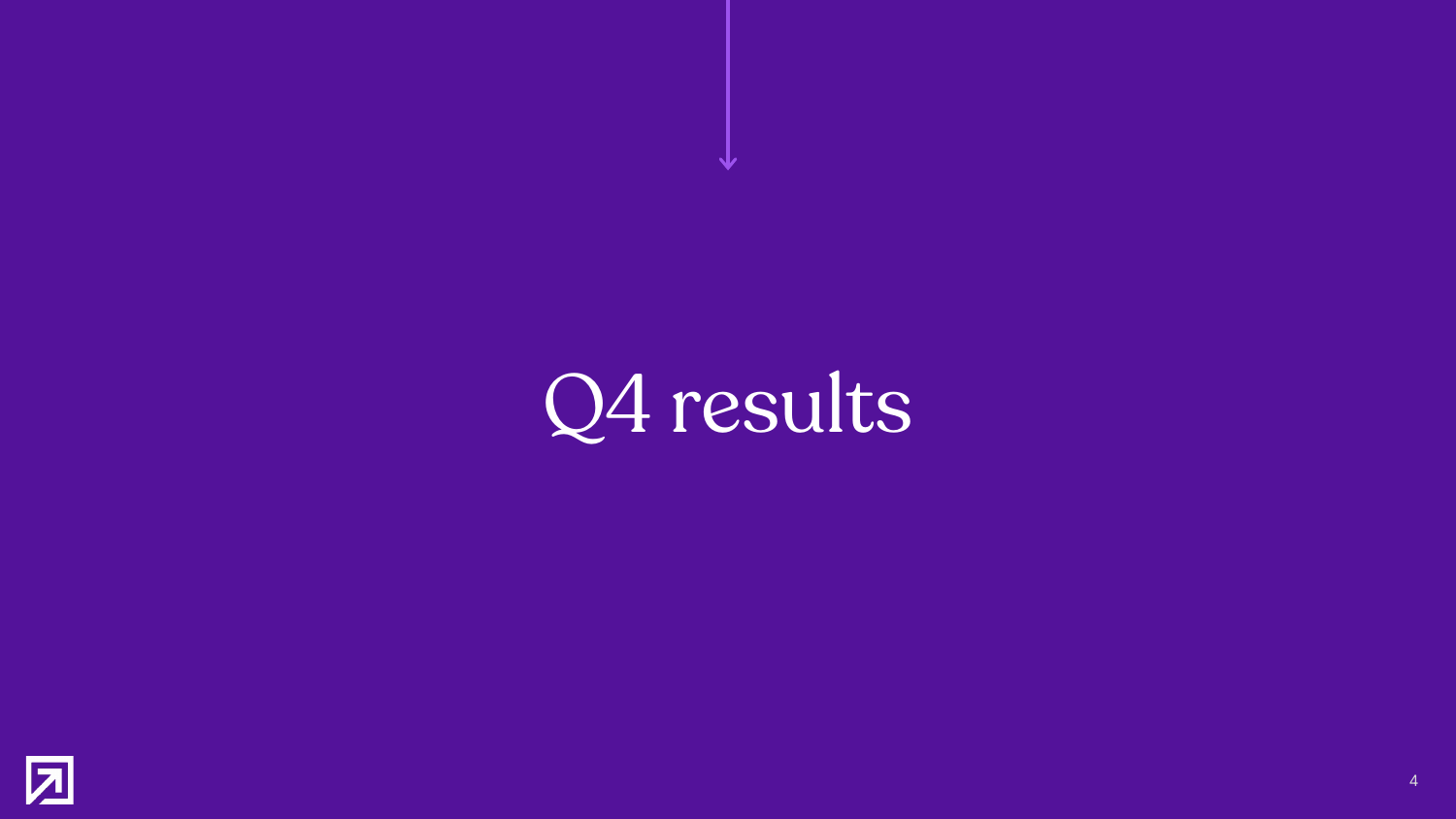### Q4 performance

### We delivered a 4% revenue beat vs. guidance in Q4, and reinvested most of it for growth

| \$ IN MILLIONS, except per share info | <b>Fourth Quarter 2021</b> | <b>Guidance Range</b> |
|---------------------------------------|----------------------------|-----------------------|
|                                       |                            |                       |
| Revenue                               | \$46.3                     | $$44.0 - 45.0$        |
| % growth                              | 38%                        | $31 - 34\%$           |
| <b>Adjusted Operating Profit</b>      | \$12.3                     | $$11.5 - 12.5$        |
| <i>% of revenue</i>                   | 28%                        | 26 - 28%              |
| <b>Adjusted EBITDA</b>                | \$13.1                     | $$12.5 - 13.5$        |
| % of revenue                          | 29%                        | 28 - 30%              |
| Adjusted Net Income                   | \$6.6                      | $$6.0 - 7.0$          |
| <b>Adjusted EPS</b>                   | \$0.04                     | $$0.05 - 0.06$        |

**Comments** 

- Revenue 4% Beat vs. midpoint
- Adj. Operating profit & EBITDA Upper end of range
- Adjusted Net Income \$0.7 non-GAAP tax effect of transaction-related expenses moved us from beating to midpoint of guide
- Adjusted EPS \$0.01 non-GAAP tax effect of transaction-related expenses and increased sharecount from offering moved us from midpoint to just below low end of guide

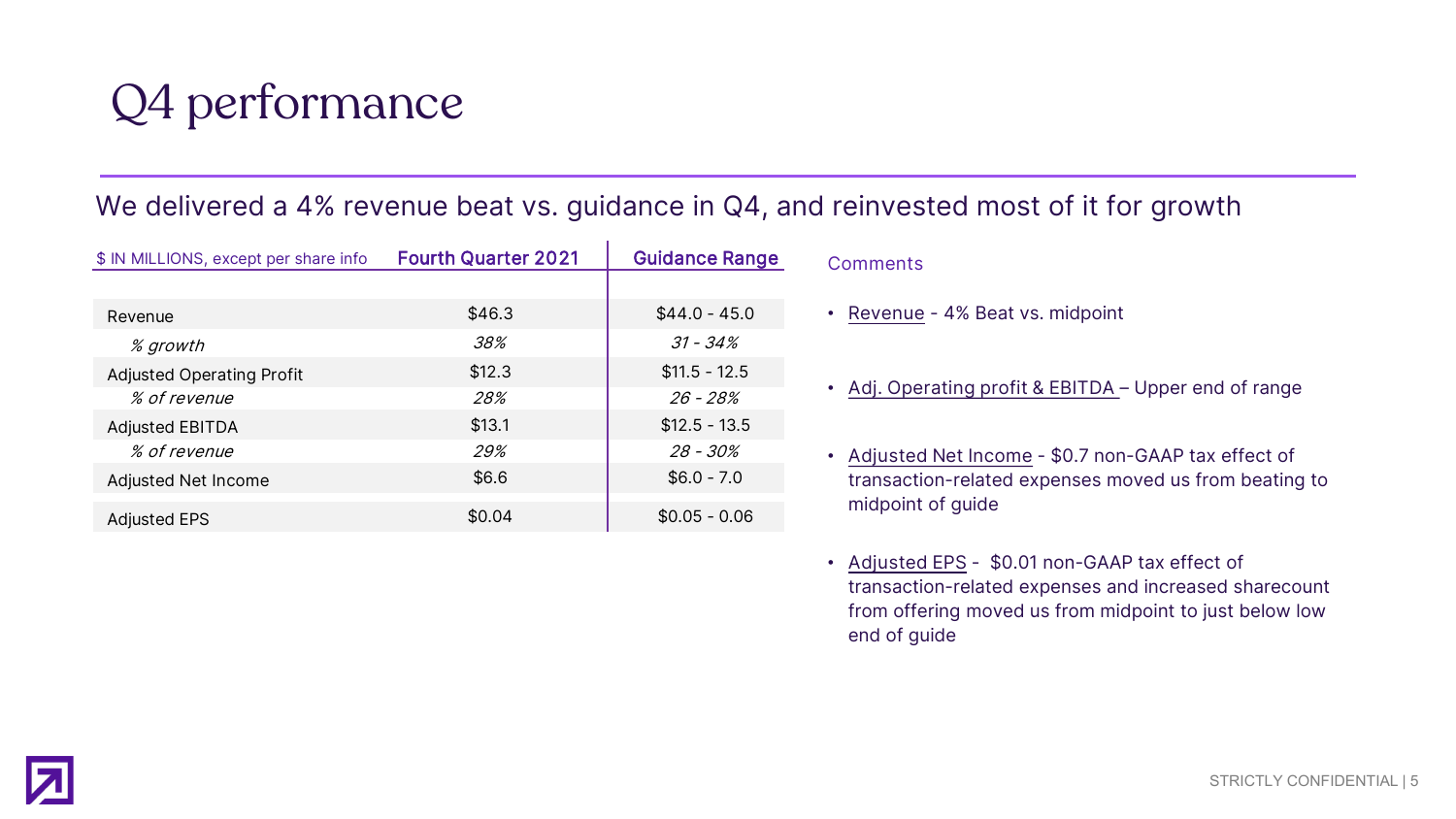### November offering strengthened the balance sheet

#### Summary of November offering

|                        | Primary        | Secondary*    | Total          |
|------------------------|----------------|---------------|----------------|
| <b>Shares</b>          | 7,000,000      | 4,000,000     | 11,000,000     |
| Gross Proceeds         | \$252,000,000  | \$144,000,000 | \$396,000,000  |
| Underwriter's discount | \$ (8,820,000) | \$(5,040,000) | \$(13,860,000) |
| Net Proceeds           | \$243,180,000  | \$138,960,000 | \$382,140,000  |

\* Secondary included 2.23m public shares, and 1.77m shares converted from LLC units to enable sale

#### Key shareholder statistics as of 12/31/21

| <b>Vested shares</b>                | <b>Public Shares</b><br>(Class A Shares) | <b>Minority Interest</b><br>(Class B Shares) | Combined    |
|-------------------------------------|------------------------------------------|----------------------------------------------|-------------|
| Sponsor ownership (as-if converted) | 65,806,532                               | 30,960,392                                   | 96,766,924  |
| Management, Directors & employees   | 2,334,675                                | 24,527,829                                   | 26,862,504  |
| Float                               | 28,888,888                               |                                              | 28,888,888  |
| Vested (as-if converted)            | 97,030,095                               | 55,488,221                                   | 152,518,316 |
| Float as %                          | 29.8%                                    |                                              | 18.9%       |
| Management, Directors & employees   | 2.4%                                     | 44.2%                                        | 17.6%       |
| Sponsor ownership (as-if converted) | 67.8%                                    | 55.8%                                        | 63.4%       |
|                                     | 100%                                     | 100%                                         | 100%        |
| Vested (as-if converted)            | 97,030,095                               | 55,488,221                                   | 152,518,316 |
| Unvested                            |                                          | 2,756,406                                    | 2,756,406   |
| Combined as-if vested & converted   | 97,030,095                               | 58,244,627                                   | 155,274,722 |
|                                     | 62%                                      | 38%                                          | 100%        |

#### **Comments**

- Proceeds Secured adequate cash to respond quickly to future M&A opportunities without another offering
- Shareholder Statistics Table to the left provides key details of our ownership as of 12/31
	- We believe the combined as-if vested and converted sharecount is the most meaningful to investors because it includes minority interests and unvested awards as-if vested and converted to PubCo shares.
	- The face of the income statement shows only vested public shares



All data presented as of 12/31/21 6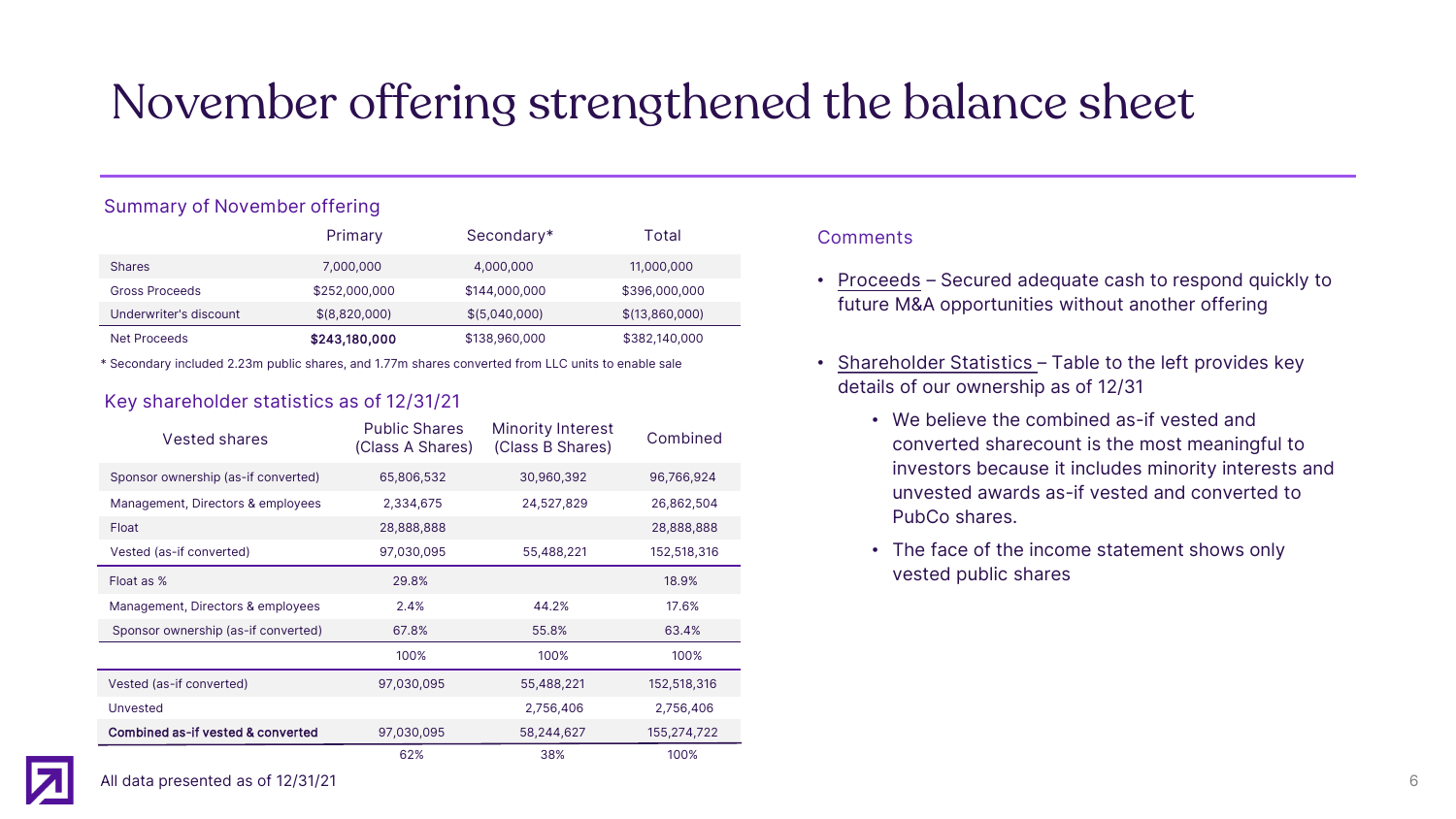### Balance sheet highlights

|                                           |                          | AS OF                    |
|-------------------------------------------|--------------------------|--------------------------|
| \$ IN MILLIONS, except net leverage ratio | <b>DECEMBER 31, 2021</b> | <b>DECEMBER 31, 2020</b> |
|                                           |                          |                          |
| Cash and cash equivalents                 | \$387.5                  | \$24.8                   |
|                                           |                          |                          |
| Total debt outstanding                    | \$270.7                  | \$461.9                  |
|                                           |                          |                          |
| Net leverage ratio <sup>1</sup>           | $<$ 0 $\times$           | 8.2x                     |

| Current remaining performance obligations | \$155.1 | \$114.3 |
|-------------------------------------------|---------|---------|
| Total remaining performance obligations   | \$250.5 | \$172.5 |
| Deferred revenue                          | \$84.0  | \$61.2  |

Net Leverage is calculated as total outstanding debt less cash and cash equivalents divided by TTM Adjusted EBITDA

#### **Comments**

• Cash & Debt - Strong balance sheet positions us to move quickly to seize opportunities.

- Revenue visibility Subscription revenue model provides excellent forward visibility and predictability
- cRPO up 36% year-over-year, reinforcing strong organic revenue growth in 2022

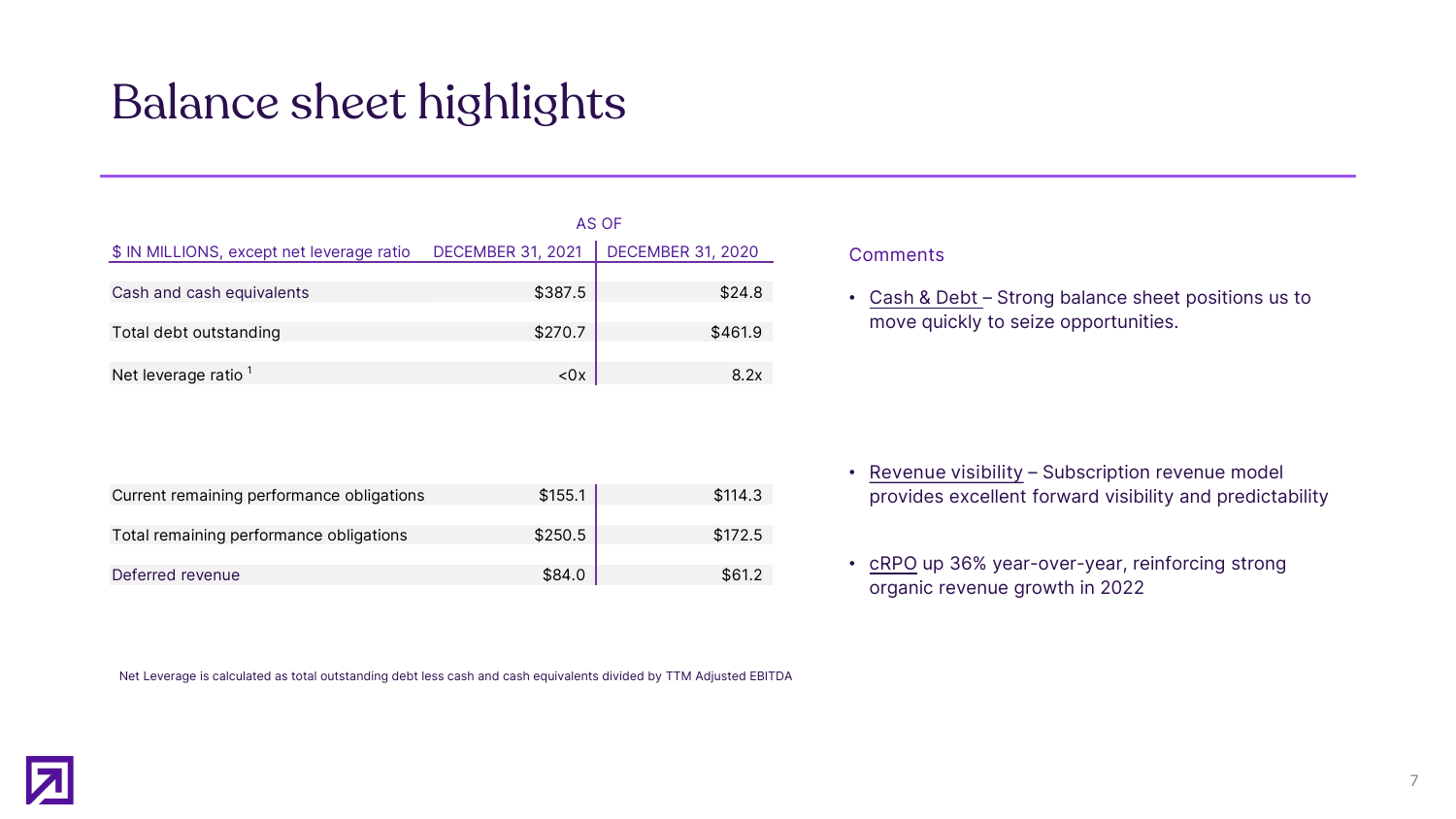#### INNOVATION HIGHLIGHTS

## Analytical Wizards Latitude Reporting

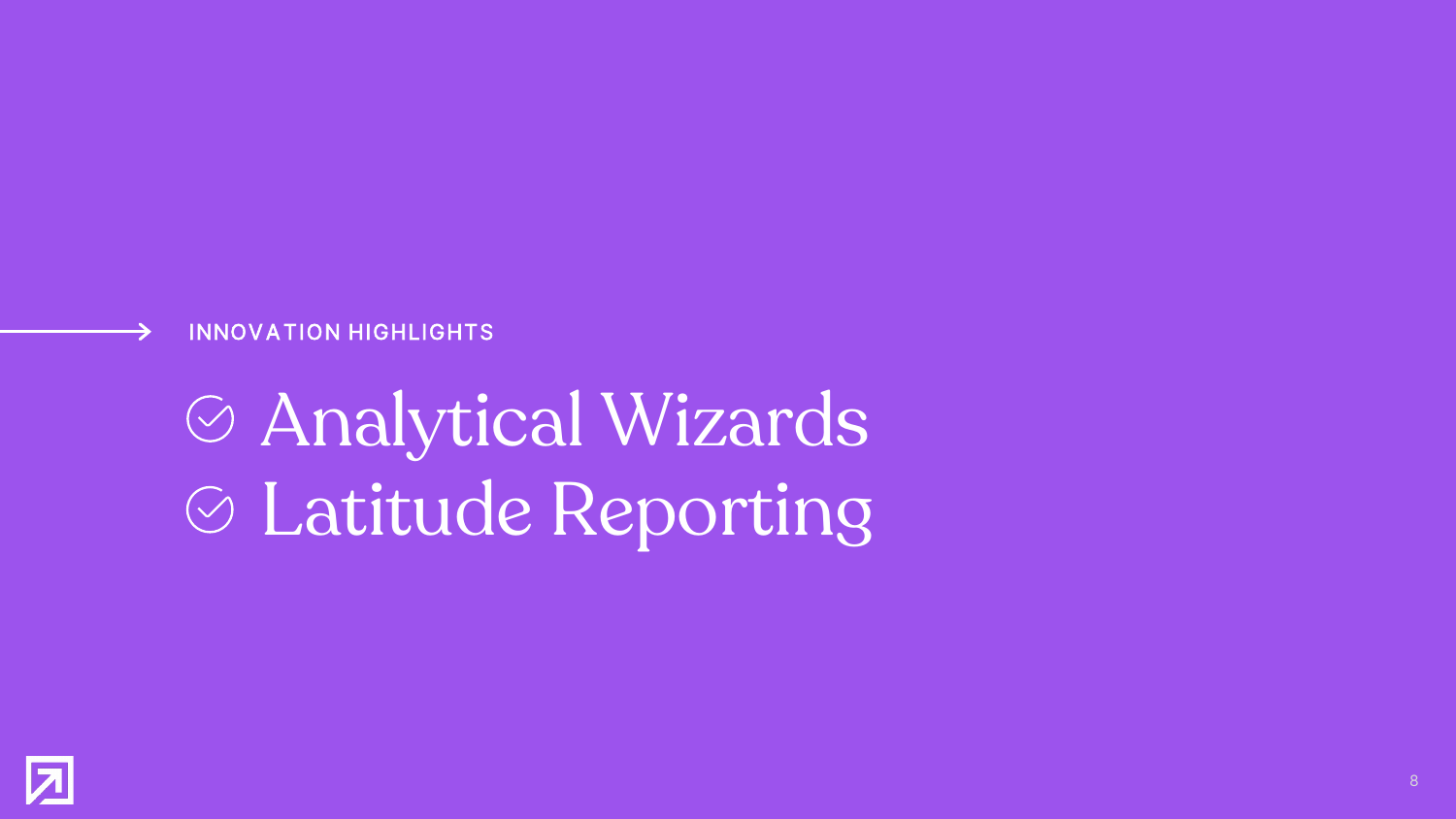### Analytical Wizards



#### STRATEGIC & COMMERCIAL FIT STRATEGIC & COMMERCIAL FIT



- Powerful analytical tools expand Definitive Healthcare capability
	- DH strategy is to add analytics capability on top of industry-leading datasets to create new commercial intelligence for customers. Latitude Reporting was first step in this strategy.
	- AW analytics software and data science services help life science customers 1) analyze their markets, patient journeys, and treatment pathways; and 2) optimize marketing spend across channels
	- Integration of Definitive Healthcare data with Analytical Wizards software suite will create new set of products for fast-growing life sciences market.



AW can leverage Definitive Healthcare's efficient GTM engine to reach new customers faster, while DH gains expanded product suite to offer current customers

- AW commercial organization is small and will benefit from DH reach, size, and scale
- 6 of 10 largest global Pharma companies, as ranked by 2020 revenue, are current AW customers



Deep off-shore capabilities and subject matter expertise will accelerate innovation across entire Definitive Healthcare platform

Significant data science and software engineering capabilities





#### High single digit revenue

- 50%+ subscription revenue mix, expected to grow over time
- Remaining data science projects serve as incubators for future innovation and productization



Expected to be accretive to overall revenue growth rates



Strong long-term profitability dynamics

- ~75-80% Gross margins with upside potential over time
- **Attractive LT margin opportunities**
- Expected low single digit EBITDA loss in 2022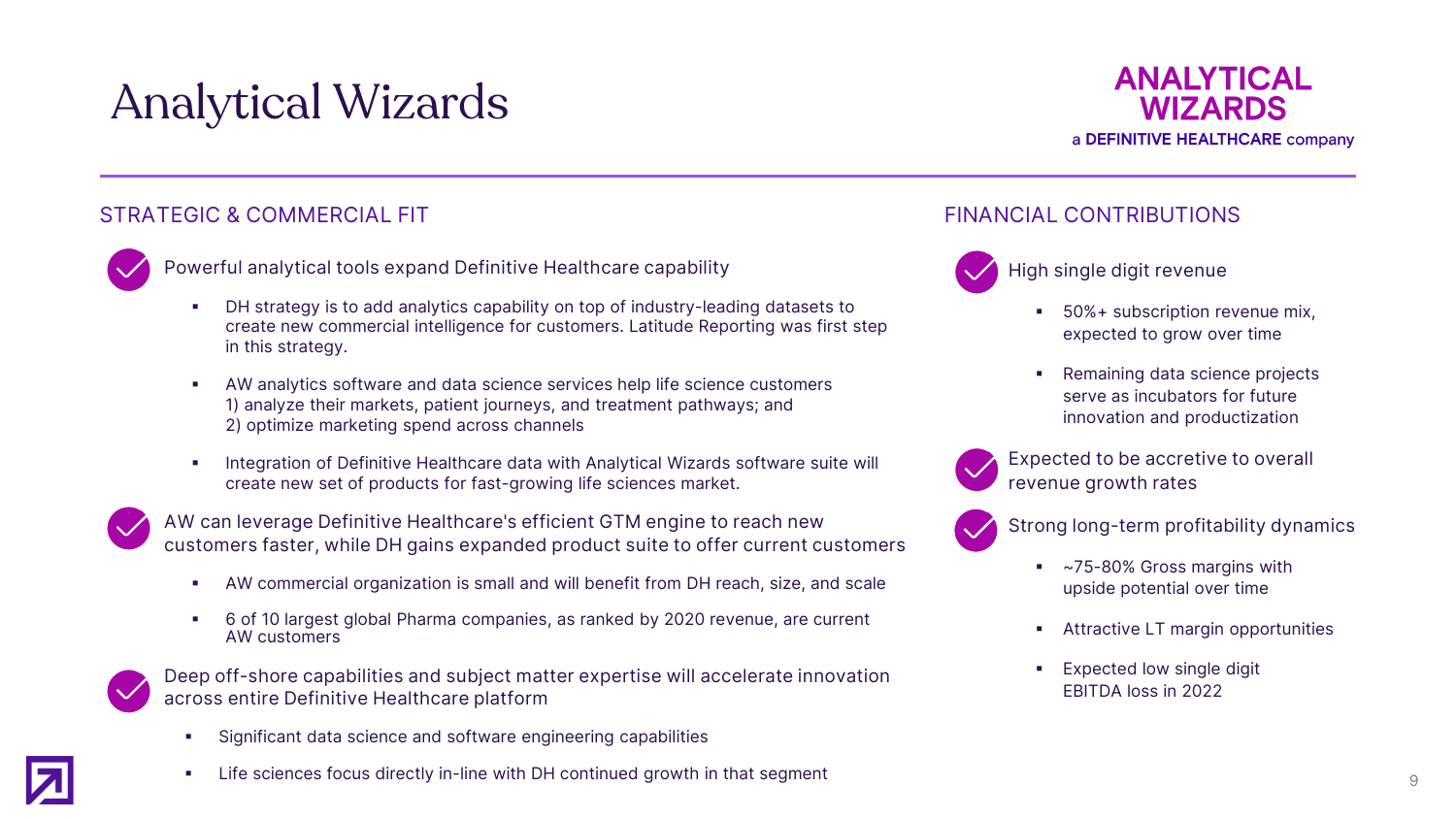





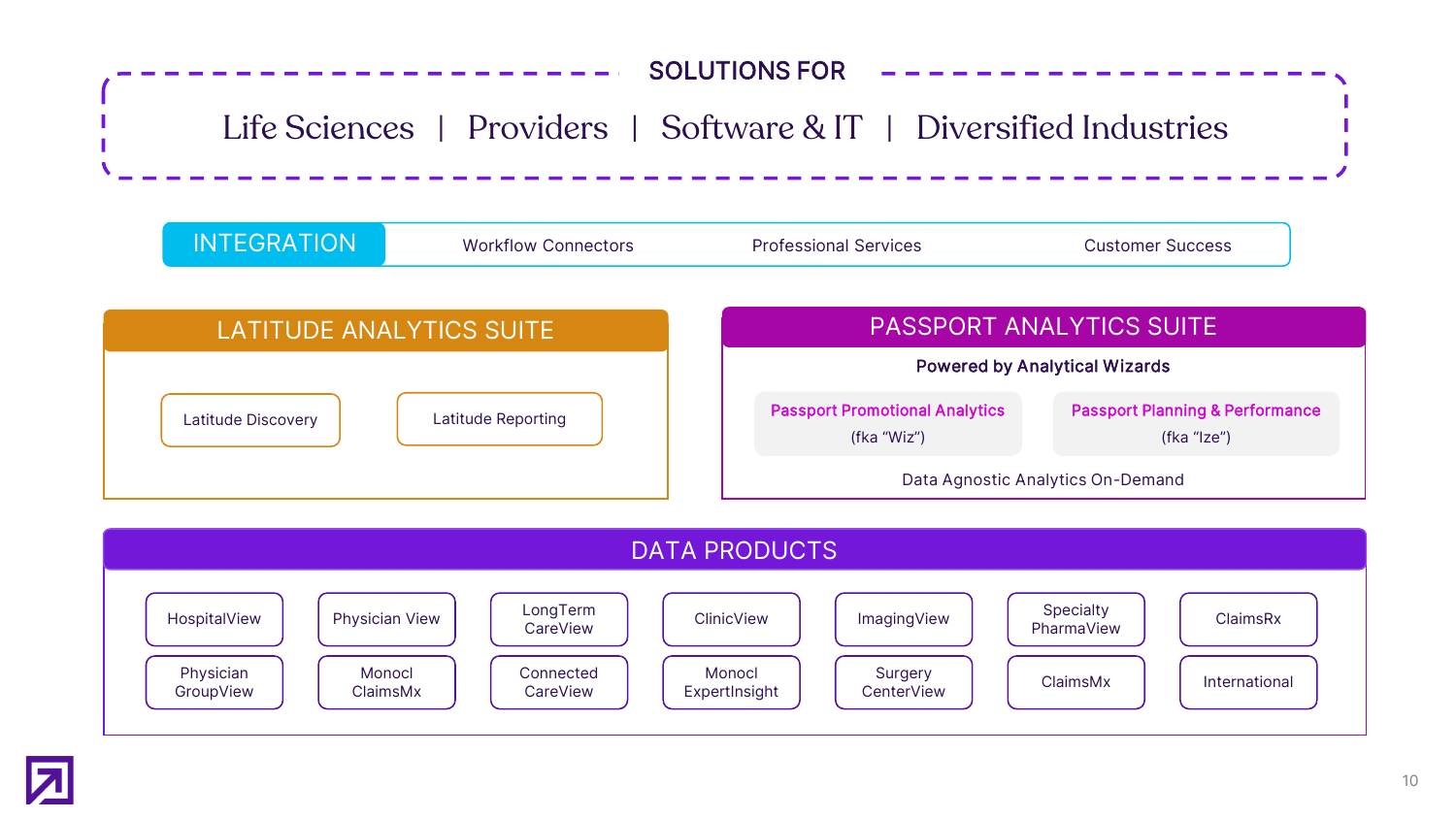### Latitude Reporting enables users to build in real-time custom patient cohorts

Latitude Reporting offers an iterative solution for users to rapidly adjust search parameters to identify their ideal patient population. Users can perform their specific analysis and reporting needs with the flexibility to explore and learn about a cohort from many different perspectives to optimize their commercial strategies.



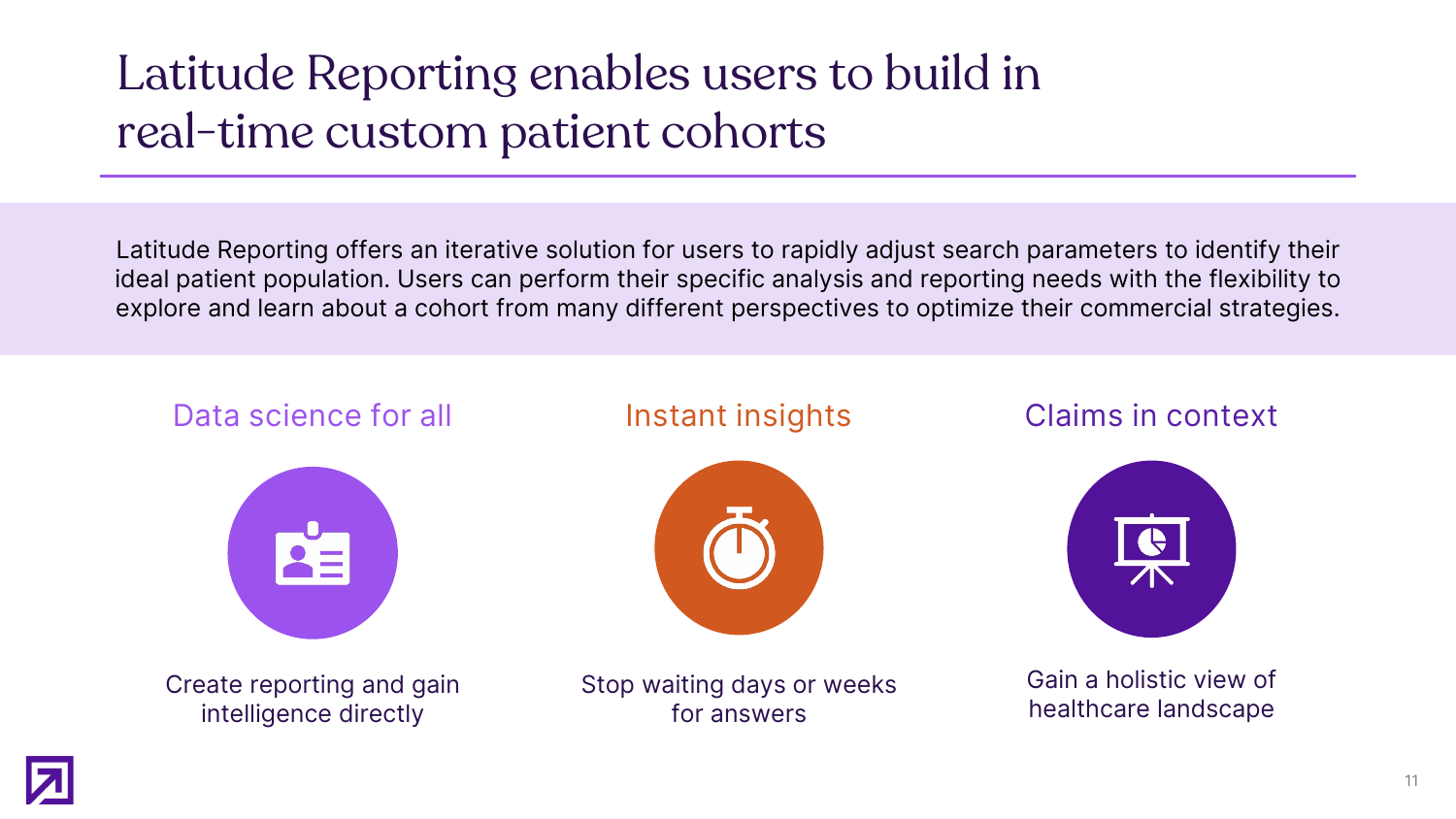### Latitude Reporting provides powerful intelligence in three steps

| 囨                             | <b>B</b> Create your Cohort                      |                                         | Sample Timeframe <sup>1</sup>            | Last 12 Months $\mathsf{v}$    |
|-------------------------------|--------------------------------------------------|-----------------------------------------|------------------------------------------|--------------------------------|
| ெ                             | Diagnosis Chronic Pain 5 codes                   |                                         | ~7M Patients                             | <b>Delete</b>                  |
| Æ<br>$\mathcal{L}_\mathrm{H}$ | AND $\sim$                                       |                                         |                                          |                                |
| 自                             | Procedure<br>Steroid Injection for Pain 11 codes |                                         | $-1.4M$ Patients                         | Additional<br>Delete<br>Hite   |
| $[\rightarrow$                |                                                  | <b>Total Provider Count</b><br>~170,000 | <b>Total Patient Count</b><br>$-440,000$ | Save and Analyze your Cohort > |

#### Analyze, learn and optimize

View patient, geographical and payor characteristics related to your patient cohort. Refine your targeting to better align the patient cohort with your business objectives.



#### Build complex cohorts of patients

Use any combination of diagnosis, procedure and/or prescription to quickly create patient populations that would benefit from your therapy.



#### Customize detailed claims reports

Generate time-based reports specific to your target patient cohort, then drag and drop custom diagnosis, procedure and prescription data elements to surface the most important information.

12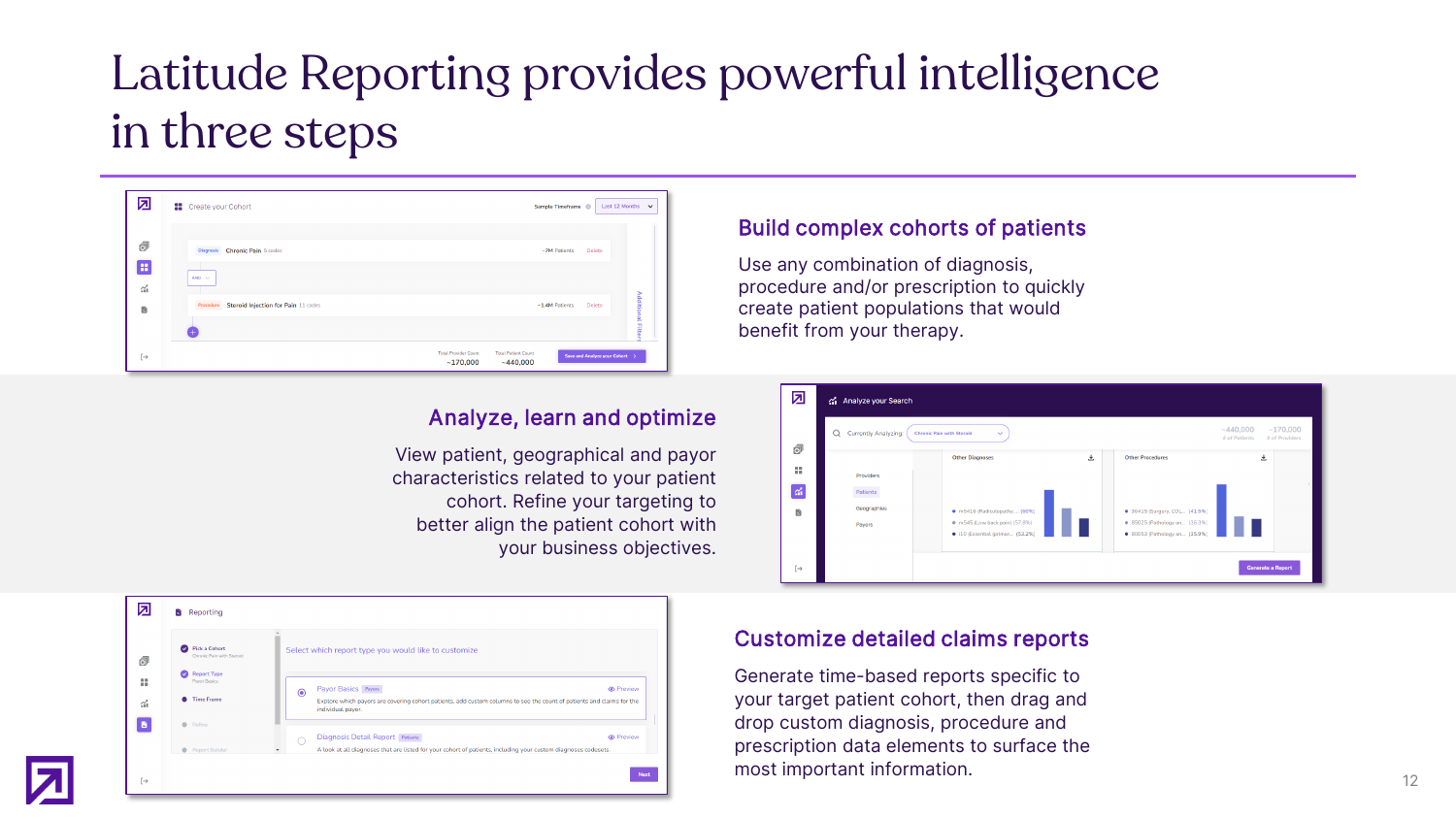Guidance

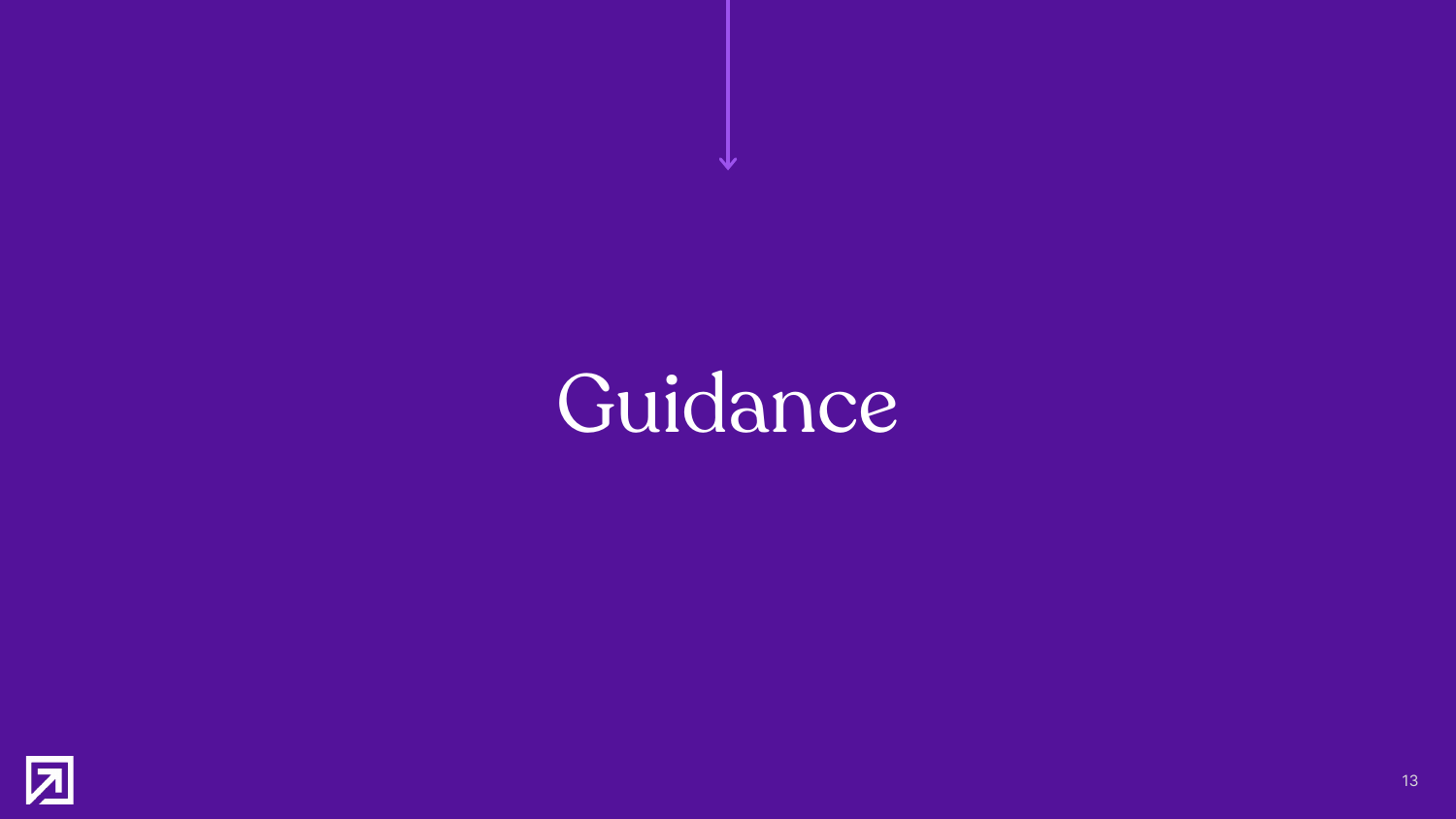### Q1 and full year 2022 guidance

(as of February 23, 2022)

| \$ IN MILLIONS, except per share info | <b>First Quarter 2022</b> | 2022             |
|---------------------------------------|---------------------------|------------------|
|                                       |                           |                  |
| Revenue                               | $$47.0 - 49.0$            | $$218.0 - 222.0$ |
| % growth                              | $26\% - 31\%$             | $31\% - 34\%$    |
| <b>Adjusted Operating Profit</b>      | $$10.0 - 12.0$            | $$57.0 - 63.0$   |
| % of revenue                          | $22\% - 26\%$             | $26\% - 28\%$    |
| <b>Adjusted EBITDA</b>                | $$11.0 - 13.0$            | $$61.0 - 67.0$   |
| % of revenue                          | $24\% - 27\%$             | 28% - 30%        |
| <b>Adjusted Net Income</b>            | $$4.0 - 6.0$              | $$35.0 - 41.0$   |
| <b>Adjusted EPS</b>                   | $$0.02 - 0.04$            | $$0.22 - 0.26$   |
| <b>uFCF</b>                           |                           | $$66.0 -72.0$    |
| % of revenue                          |                           | $30\% - 32\%$    |
| Diluted weighted average shares       | 154.9                     | 155.5            |

| <b>Comments</b> |
|-----------------|
|-----------------|

• Strong revenue growth

• Adjusted EBITDA margins expand through the year

- ‒ Full year 28-30%
- ‒ Q1 lowest due to accelerated investment and AW impact
- Q4 run rate north of 30%
- Strong uFCF conversion. Essentially all Adj. EBITDA converts to uFCF

Assumes non-GAAP tax rate of 16.2%; low single-digit capex

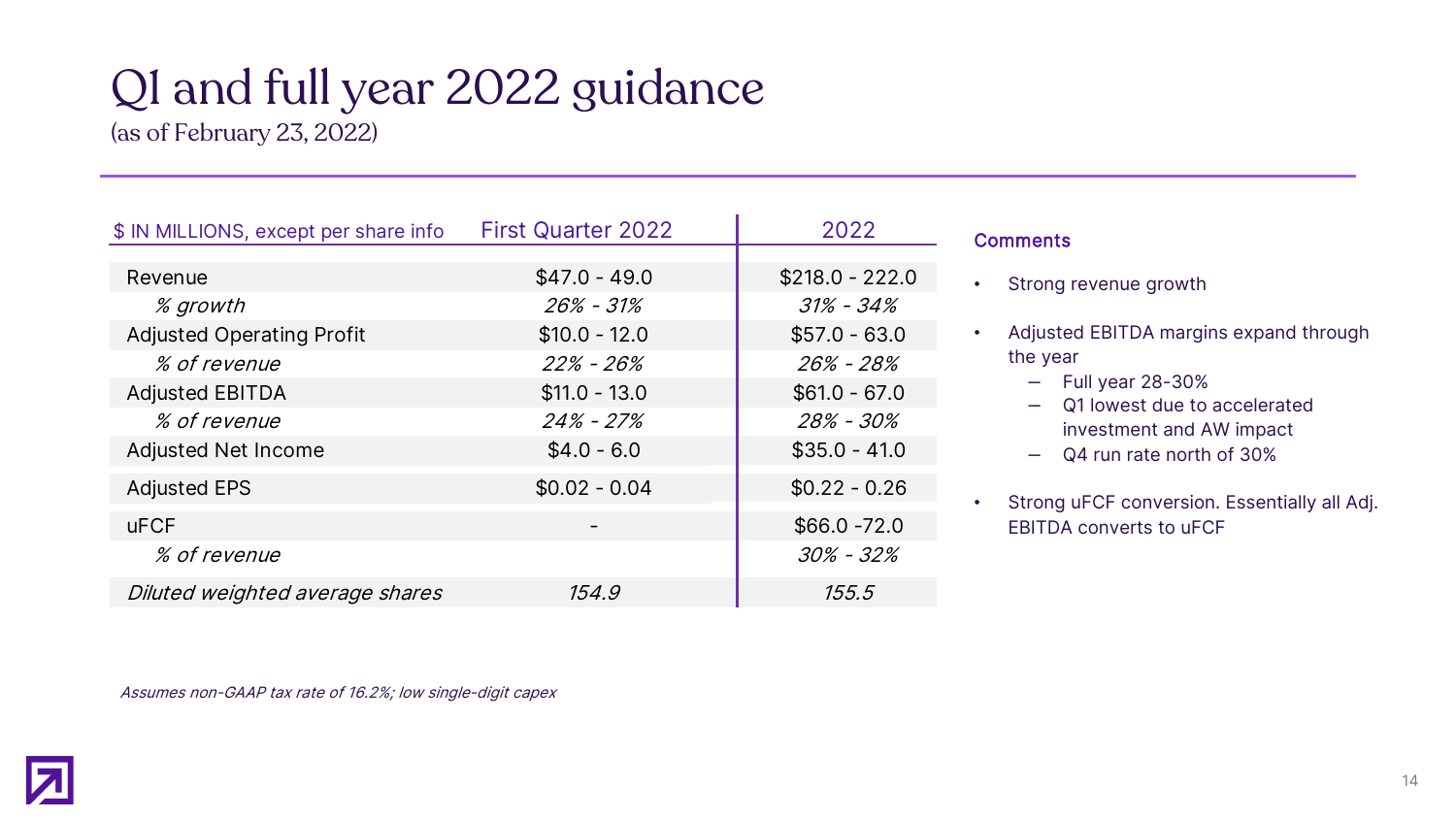## Non-GAAP reconciliations & basis of presentation

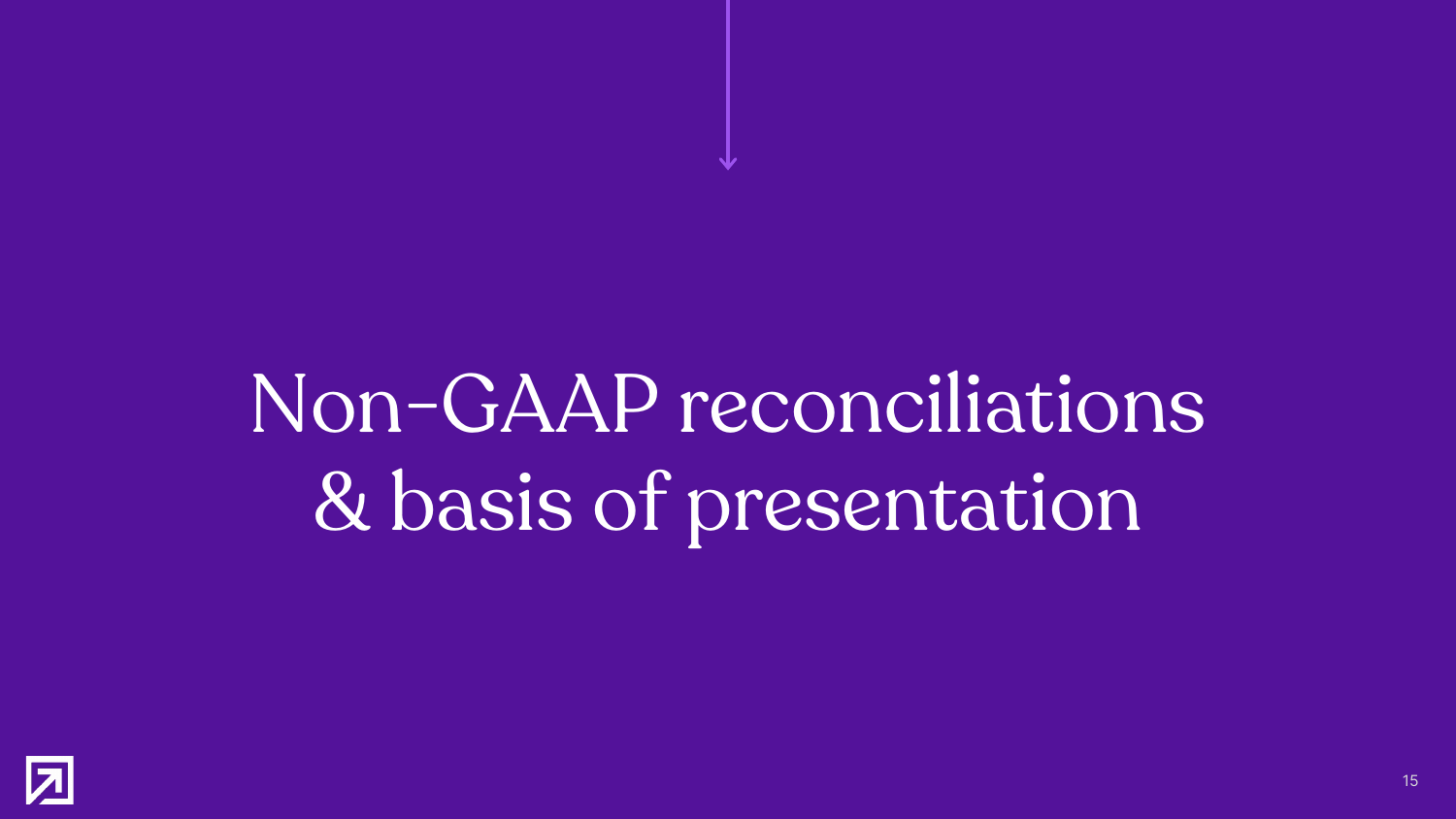### Reconciliation from GAAP to non-GAAP operating expenses

|                                              |          | THREE MONTHS ENDED DECEMBER 31, |          | TWELVE MONTHS ENDED DECEMBER 31, |
|----------------------------------------------|----------|---------------------------------|----------|----------------------------------|
| \$ IN THOUSANDS                              | 2021     | 2020                            | 2021     | 2020                             |
| <b>GAAP Sales &amp; Marketing</b>            | \$17,384 | \$10,790                        | \$56,387 | \$34,332                         |
| <b>Equity Compensation Costs</b>             | (1, 363) | (93)                            | (1,930)  | (473)                            |
| Non-Recurring Adjustments                    | (126)    | (113)                           | (768)    | (161)                            |
| <b>Non-GAAP Sales &amp; Marketing</b>        | \$15,895 | \$10,584                        | \$53,689 | \$33,698                         |
|                                              |          |                                 |          |                                  |
| <b>GAAP Product Development</b>              | \$5,748  | \$3,496                         | \$18,565 | \$11,062                         |
| <b>Equity Compensation Costs</b>             | (729)    | (89)                            | (1,070)  | (356)                            |
| Non-Recurring Adjustments                    | (39)     | $\mathbf{O}$                    | (195)    | (462)                            |
| <b>Non-GAAP Product Development</b>          | \$4,980  | \$3,407                         | \$17,300 | \$10,244                         |
|                                              |          |                                 |          |                                  |
| <b>GAAP General &amp; Administrative</b>     | \$11,637 | \$4,822                         | \$30,528 | \$12,927                         |
| <b>Equity Compensation Costs</b>             | (3,329)  | (219)                           | (6,680)  | (856)                            |
| Non-Recurring Adjustments                    | (1, 302) | (930)                           | (3,818)  | (2, 225)                         |
| <b>Non-GAAP General &amp; Administrative</b> | \$7,006  | \$3,673                         | \$20,030 | \$9,846                          |



Non-recurring items are comprised primarily of professional fees and other costs related to IPO readiness for the year ended December 31, 2021.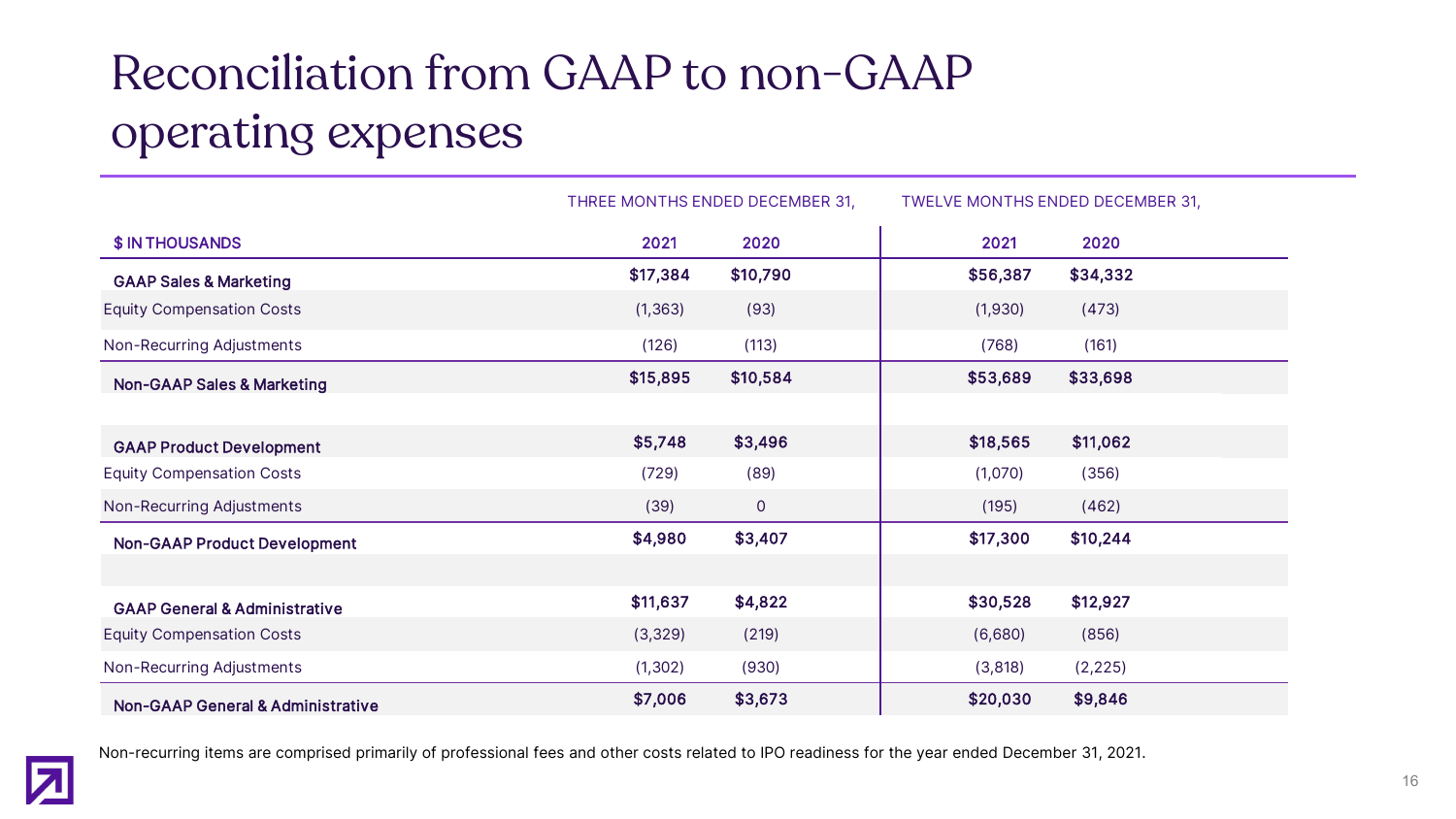### Reconciliation from GAAP gross profit to adjusted gross profit

|                                                                                            |          | THREE MONTHS ENDED DECEMBER 31, |          |          |           |           | TWELVE MONTHS ENDED DECEMBER 31, |          |
|--------------------------------------------------------------------------------------------|----------|---------------------------------|----------|----------|-----------|-----------|----------------------------------|----------|
| <b>\$IN THOUSANDS</b>                                                                      | 2021     | 2020                            | \$       | $\%$     | 2021      | 2020      | \$                               | %        |
| <b>Reported Gross Profit</b>                                                               | \$35,415 | \$25,344                        | \$10,071 | 40%      | \$125,465 | \$87,849  | \$37,616                         | 43%      |
| Amortization of Intangible Assets Resulting From Purchase<br><b>Accounting Adjustments</b> | 5,095    | 4,994                           | 101      | 2%       | 20,220    | 19,169    | 1,051                            | 5%       |
| <b>Equity Compensation Costs</b>                                                           | 198      | 16                              | 182      | $>100\%$ | 277       | 62        | 215                              | $>100\%$ |
| <b>Adjusted Gross Profit</b>                                                               | \$40,708 | \$30,354                        | \$10,354 | 34%      | \$145,962 | \$107,080 | \$38,882                         | 36%      |
|                                                                                            |          |                                 |          |          |           |           |                                  |          |
| <b>GAAP Revenue</b>                                                                        | 46,313   | 33,658                          | 12,655   | 38%      | 166,154   | 118,317   | 47,837                           | 40%      |
| <b>Adjusted Gross Margin</b>                                                               | 88%      | 90%                             |          |          | 88%       | 91%       |                                  |          |

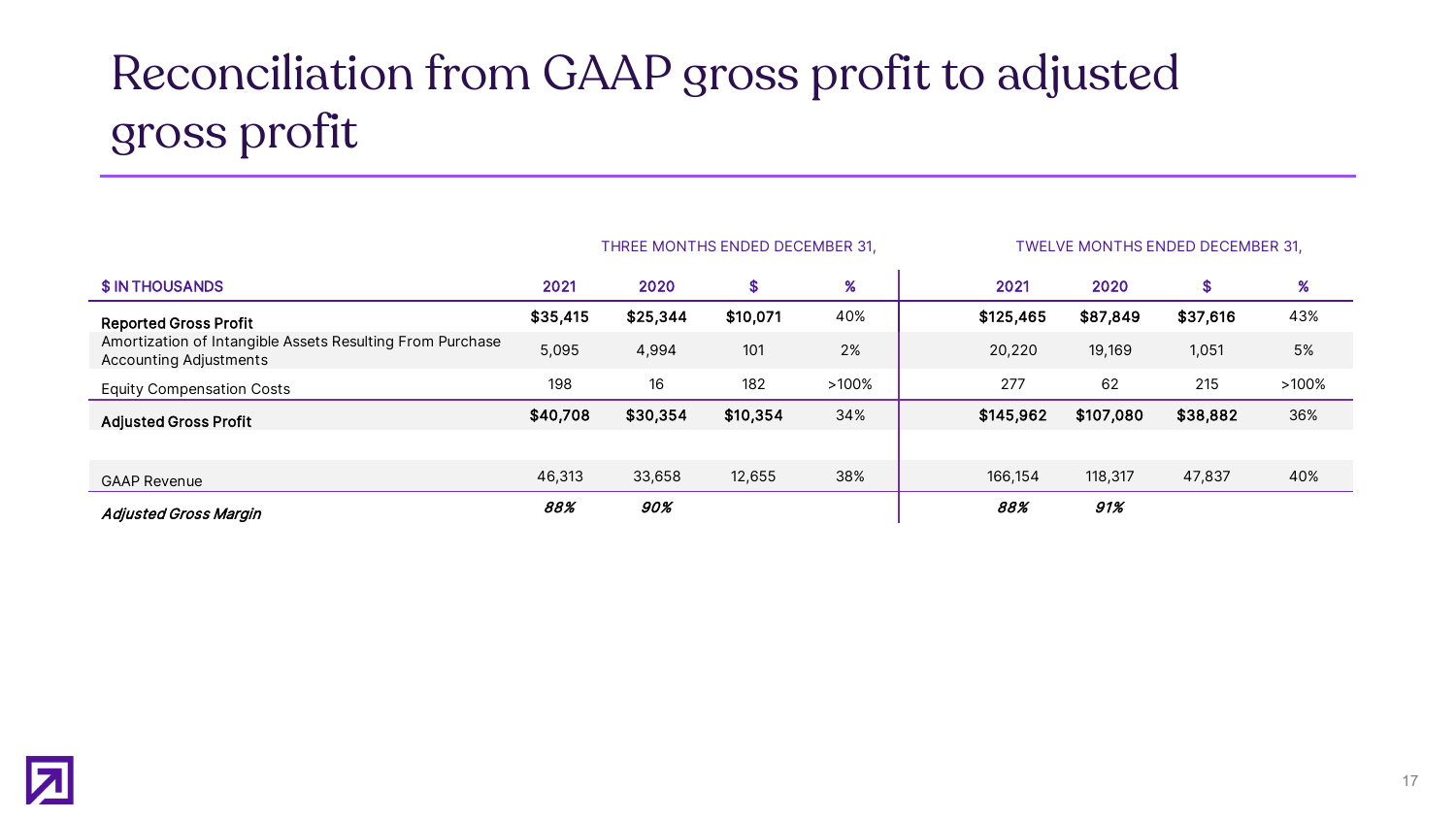### Reconciliation from net income to adjusted operating profit

|                                      |            | THREE MONTHS ENDED DECEMBER 31, |           |                          | TWELVE MONTHS ENDED DECEMBER 31,               |
|--------------------------------------|------------|---------------------------------|-----------|--------------------------|------------------------------------------------|
| \$ IN THOUSANDS                      | 2021       | 2020                            | \$        | $\%$                     | %<br>2020<br>\$<br>2021                        |
| <b>Net (Loss) Income</b>             | (\$14,764) | (\$15,862)                      | \$1,098   | (7%)                     | 20%<br>(\$51,157)<br>(\$10,100)<br>(\$61,257)  |
| Interest Expense                     | 1,915      | 8,688                           | (6,773)   | (78%)                    | 25,871<br>36,490<br>(29%)<br>(10, 619)         |
| Loss from extinguishment of debt     |            | $\overline{\phantom{a}}$        |           | $\overline{\phantom{a}}$ | 100%<br>9,873<br>9,873<br>$\sim$               |
| Foreign Exchange Gain/(Loss)         | $\sim$     | 222                             | $\sim$    | (100%)                   | 222<br>(64%)<br>(143)<br>(143)                 |
| (Benefit) provision for income taxes | 675        | $\overline{\phantom{a}}$        | 675       | 100%                     | 675<br>100%<br>675<br>$\sim$                   |
| <b>GAAP Operating Profit</b>         | (\$12,174) | (\$6,952)                       | (\$5,222) | 75%                      | 73%<br>(\$24,981)<br>(\$14, 445)<br>(\$10,536) |
| <b>Acquisition-Related Expenses</b>  | 2,955      | 3,028                           | (73)      | (2%)                     | 3,776<br>66%<br>2,511<br>6,287                 |
| <b>Stock Based Compensation</b>      | 5,619      | 417                             | 5,202     | $>100\%$                 | 1,747<br>8,210<br>9,957<br>$>100\%$            |
| Non-Recurring Adjustments            | 1,467      | 1,043                           | 424       | 41%                      | 68%<br>1,933<br>2,847<br>4,780                 |
| Amortization of Intangible Assets    | 14,402     | 14,819                          | (417)     | (3%)                     | 58,214<br>(1,066)<br>(2%)<br>57,148            |
| <b>Adjusted Operating Profit</b>     | \$12,269   | \$12,355                        | (\$86)    | (1%)                     | 2%<br>\$53,191<br>\$52,139<br>\$1,052          |

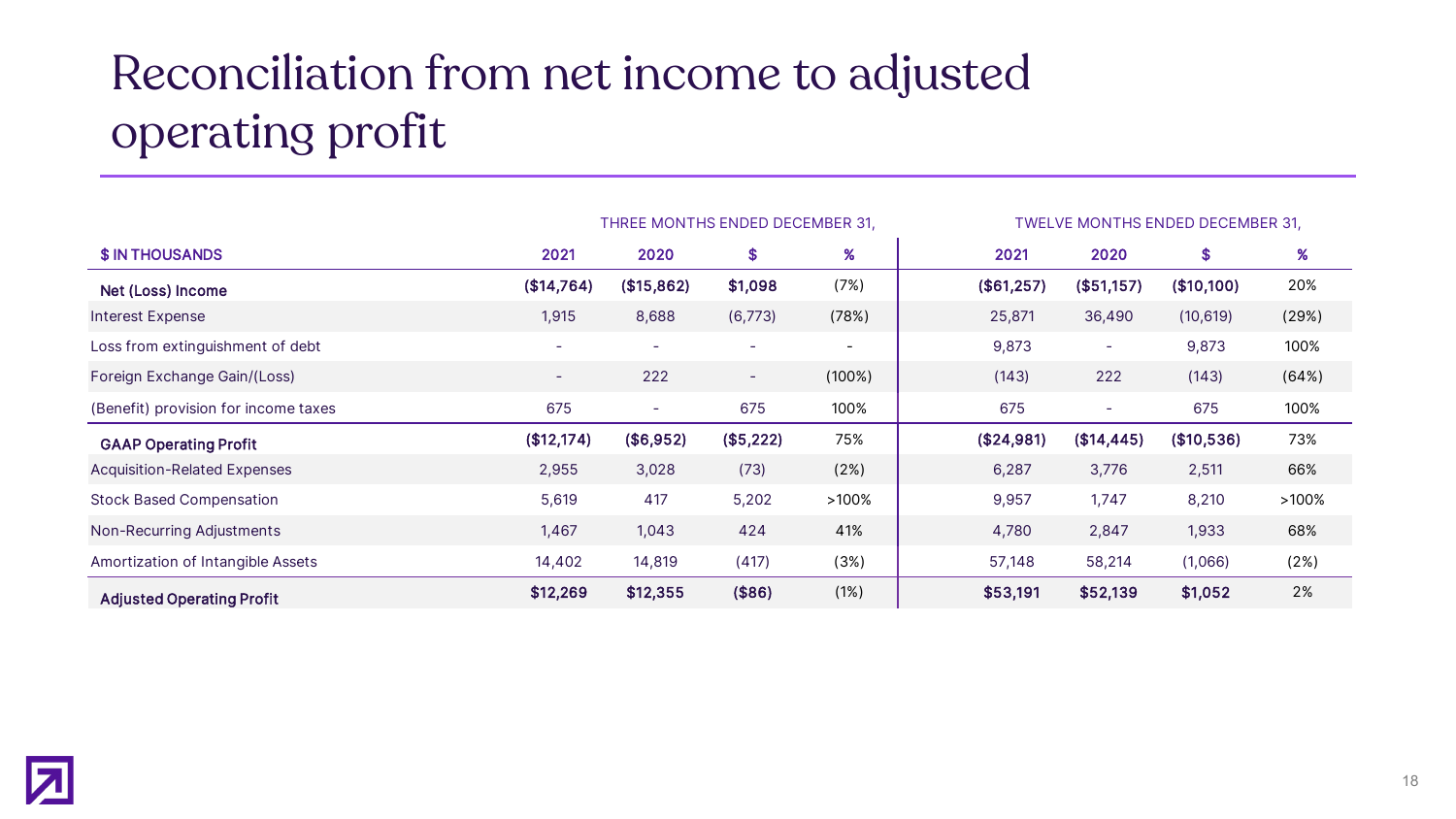### Reconciliation from net income to adjusted EBITDA

|                                      |            | THREE MONTHS ENDED DECEMBER 31, |                          |                          |            |                          | TWELVE MONTHS ENDED DECEMBER 31, |          |
|--------------------------------------|------------|---------------------------------|--------------------------|--------------------------|------------|--------------------------|----------------------------------|----------|
| <b>\$ IN THOUSANDS</b>               | 2021       | 2020                            | \$                       | %                        | 2021       | 2020                     | \$                               | %        |
| Net (Loss) Income                    | (\$14,764) | (\$15,862)                      | \$1,098                  | (7%)                     | (\$61,257) | (\$51,157)               | (\$10,100)                       | 20%      |
| <b>Interest Expense</b>              | 1,915      | 8,688                           | (6, 773)                 | (78%)                    | 25,871     | 36,490                   | (10, 619)                        | (29%)    |
| Loss on Extinguishment of Debt       | $\sim$     | $\sim$                          | $\overline{\phantom{a}}$ | $\overline{\phantom{a}}$ | 9,873      | $\overline{\phantom{a}}$ | 9,873                            | 100%     |
| (Benefit) provision for income taxes | 675        | ۰.                              | 675                      | 100%                     | 675        | $\overline{\phantom{a}}$ | 675                              | 100%     |
| Foreign Exchange Gain/(Loss)         | н.         | 222                             | ۰                        | 0%                       | (143)      | 222                      | (143)                            | (64%)    |
| Depreciation & Amortization          | 15,237     | 15,265                          | (28)                     | (0%)                     | 59,947     | 59,580                   | 367                              | 1%       |
| <b>Acquisition-Related Expenses</b>  | 2,955      | 3,028                           | (73)                     | (2%)                     | 6,287      | 3,776                    | 2,511                            | 66%      |
| <b>Stock Based Compensation</b>      | 5,619      | 417                             | 5,202                    | $>100\%$                 | 9,957      | 1,747                    | 8,210                            | $>100\%$ |
| Non-Recurring Adjustments            | 1,467      | 1,043                           | 424                      | 41%                      | 4,780      | 2,847                    | 1,933                            | 68%      |
| <b>Adjusted EBITDA</b>               | \$13,104   | \$12,801                        | \$303                    | 2%                       | \$55,990   | \$53,505                 | \$2,485                          | 5%       |
|                                      |            |                                 |                          |                          |            |                          |                                  |          |
| <b>GAAP Revenue</b>                  | 46,313     | 33,658                          | 12,655                   | 38%                      | 166,154    | 118,317                  | 47,837                           | 40%      |
| Adjusted EBITDA margin               | 28%        | 38%                             |                          |                          | 34%        | 45%                      |                                  |          |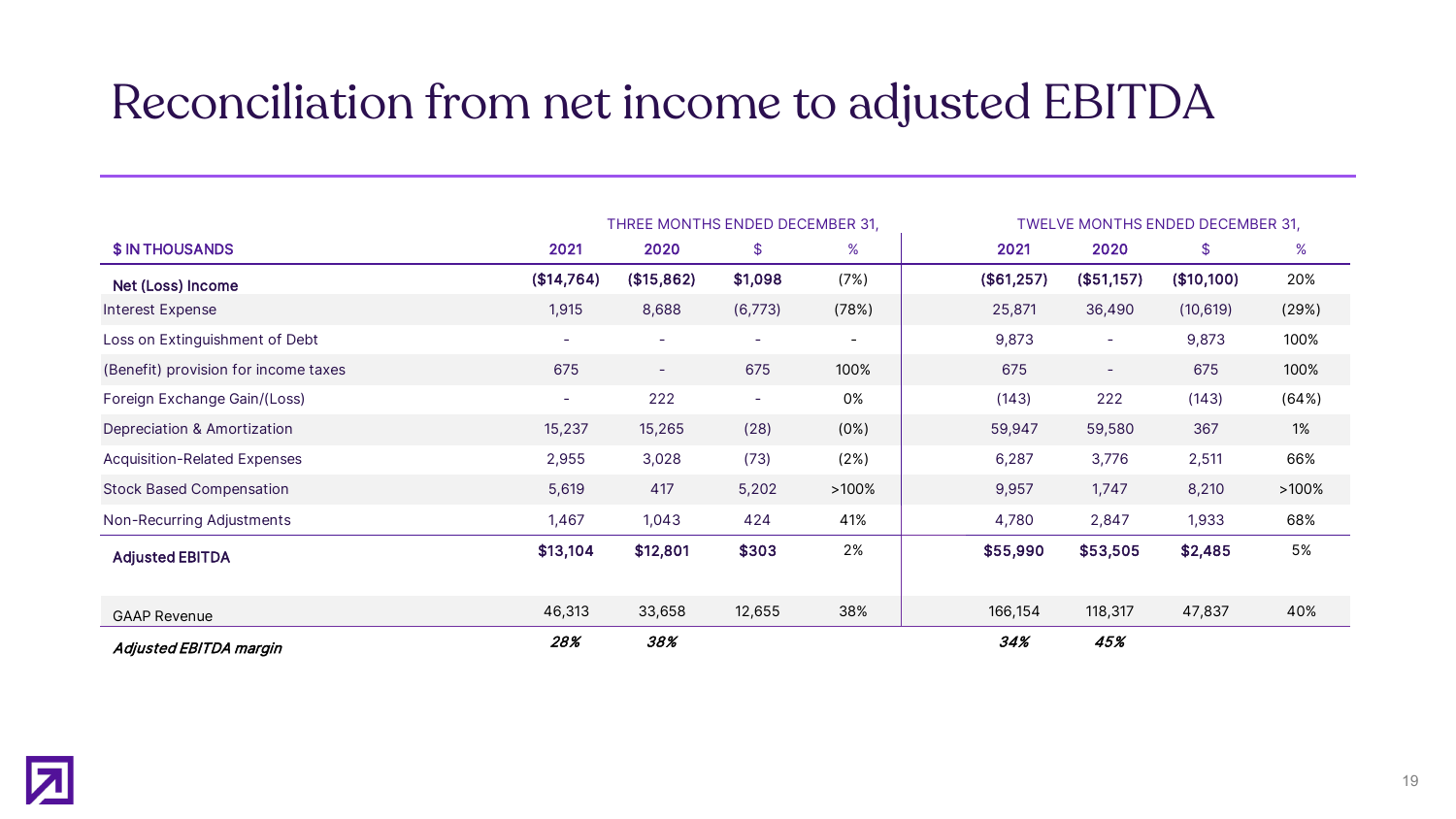### Reconciliation from net income to adjusted net income

|                                     |            | THREE MONTHS ENDED DECEMBER 31. |          |          | TWELVE MONTHS ENDED DECEMBER 31, |            |            |        |
|-------------------------------------|------------|---------------------------------|----------|----------|----------------------------------|------------|------------|--------|
| \$ IN THOUSANDS                     | 2021       | 2020                            | \$       | %        | 2021                             | 2020       | S          | %      |
| Net (Loss) Income                   | (\$14,764) | (\$15,862)                      | \$1,098  | (7%)     | (\$61,257)                       | (\$51,157) | (\$10,100) | 20%    |
| Loss on Extinguishment of Debt      |            | ٠                               |          | -        | 9,873                            | $\sim$     | 9,873      | 100%   |
| <b>Acquisition-Related Expenses</b> | 2,955      | 3,028                           | (73)     | (2%)     | 6,287                            | 3,776      | 2,511      | 66%    |
| <b>Stock Based Compensation</b>     | 5,619      | 417                             | 5,202    | $>100\%$ | 9,957                            | 1,747      | 8,210      | >100%  |
| Non-Recurring Adjustments           | 1,467      | 1,043                           | 424      | 41%      | 4,780                            | 2,847      | 1,933      | 68%    |
| Amortization (Acquisition) – COGS   | 5,095      | 4,994                           | 101      | 2%       | 20,220                           | 19,169     | 1,051      | 5%     |
| Amortization (Acquisition) - Opex   | 9,307      | 9,825                           | (518)    | (5%)     | 36,928                           | 39,045     | (2, 117)   | (5%)   |
| Tax impacts of adjustments and TRA  | (3,109)    | ۰                               | (3, 109) | (100%)   | (13, 413)                        | $\sim$     | (13, 413)  | (100%) |
| <b>Adjusted Net Income</b>          | \$6,570    | \$3,445                         | \$3,125  | 91%      | \$13,375                         | \$15,427   | (\$2,052)  | (13%)  |

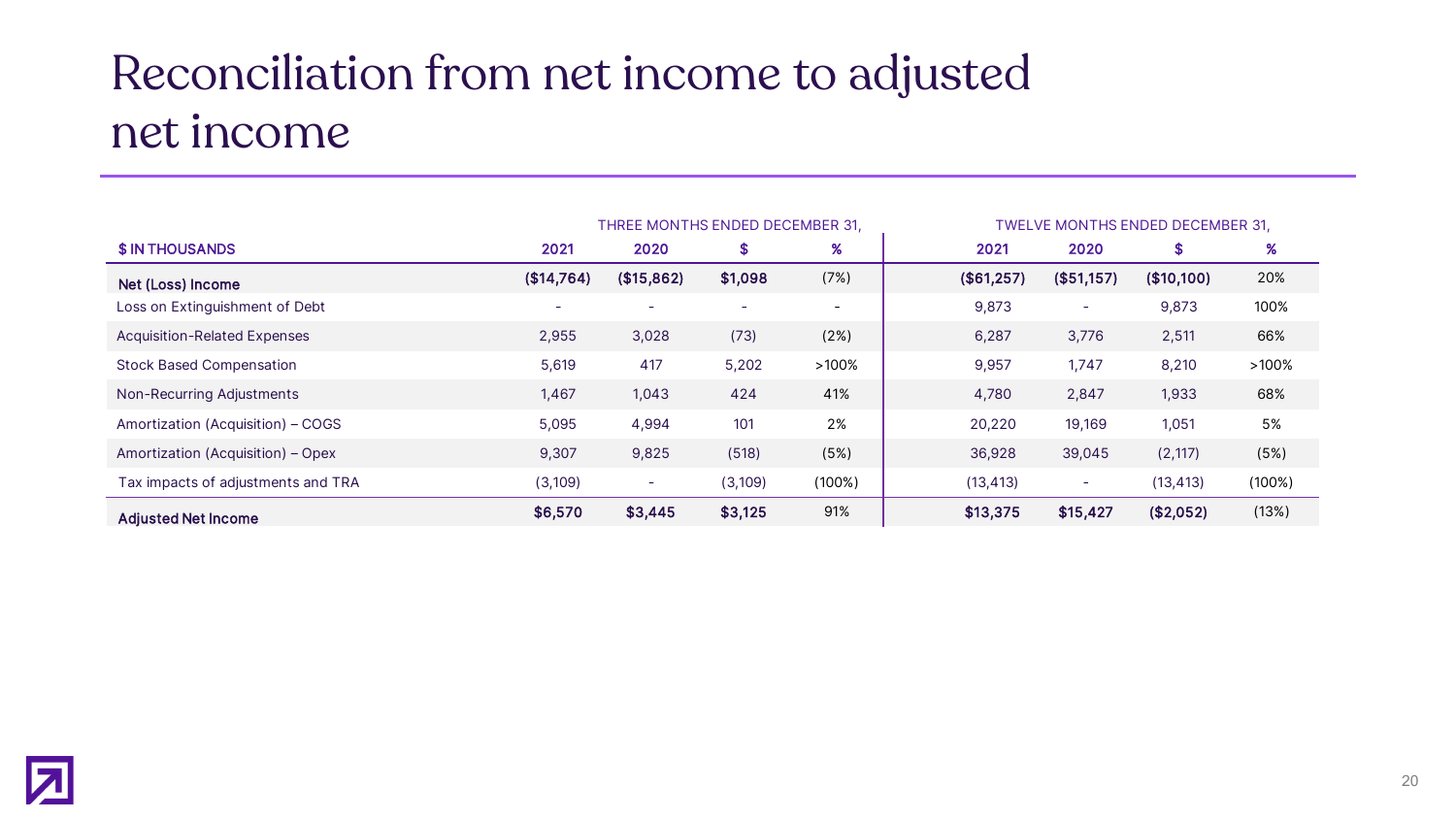### Reconciliation from cash from operations to unlevered free cash flow

|                                                  | THREE MONTHS ENDED DECEMBER 31, |          | TWELVE MONTHS ENDED DECEMBER 31, |          |
|--------------------------------------------------|---------------------------------|----------|----------------------------------|----------|
| <b>\$IN THOUSANDS</b>                            | 2021                            | 2020     | 2021                             | 2020     |
| <b>Cash from Operations</b>                      | \$4,219                         | \$8,673  | \$25,212                         | \$23,217 |
| Cash interest                                    | 1,982                           | 2,915    | 29,569                           | 25,958   |
| <b>Transaction Expenses</b>                      | 2,955                           | 3,028    | 6,287                            | 3,776    |
| Change in Fair Value of Contingent Consideration | (595)                           | (2,636)  | (3,764)                          | (2,636)  |
| Non-Recurring Items                              | 1,467                           | 1,043    | 4,780                            | 2,847    |
| CapEx                                            | (1,069)                         | (334)    | (6,731)                          | (1, 395) |
| <b>Unlevered Free Cash Flow</b>                  | \$8,959                         | \$12,689 | \$55,353                         | \$51,767 |